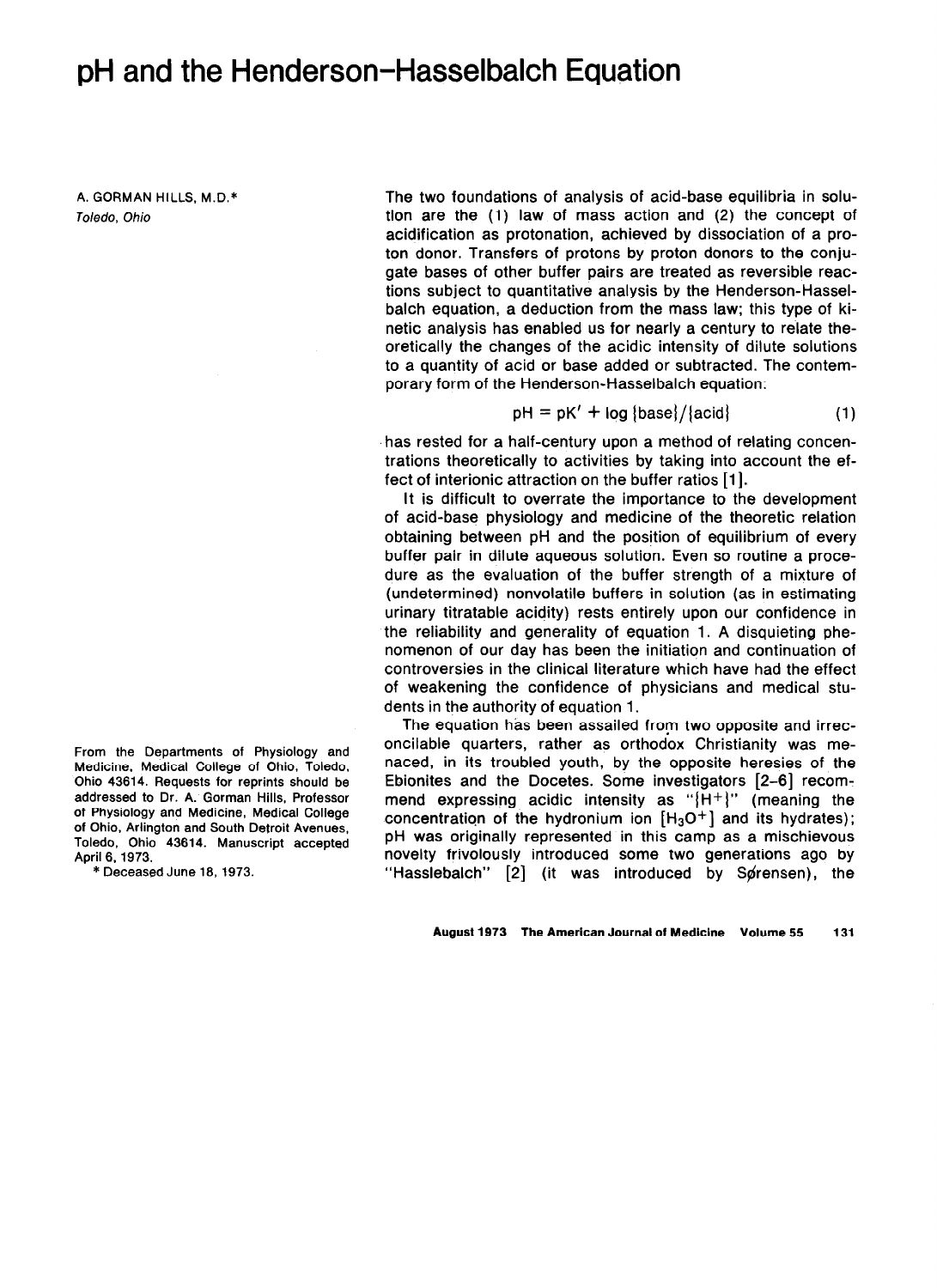usage having been perpetuated for two generations by inertia or deference to outmoded authority  $[4]$ . And on the other hand-sometimes, astonishingly enough, by some of the selfsame investigators  $[4]$ —we hear that inasmuch as the absolute concentration of the hydronium ion cannot be derived theoretically from the pH measurements now routinely used to determine acidic intensity, kinetic analysis of acid-base equilibria according to equation 1 is invalid  $[4,7]$ , Sørensen's definition of pH is long since outmoded [7], and editors who publish estimates of  ${H<sub>3</sub>O<sup>+</sup>}$  derived from pH measurements are derelict in their duties [7].

The campaign against pH, now 12 years old, has reached what one must hope to be high-water mark in a call for foundation of an organization of those dedicated to the elimination of the unit from the teaching of chemistry in colleges and medical schools [6]. Current antagonism to pH appears to be based primarily on the conviction that it is possible, by expressing acidic intensity as  ${H_3O^+}$ , to spare the student and physician a confrontation with logarithms  $[3-6]$ .

Unfortunately, however, no understanding of physiologic acid-base chemistry is adequate which hopes to begin and end with contemplation of  $H_3O^+$ . In weak electrolyte solutions the very small quantity present seldom interests us intrinsically as a concentration [I]. The fundamental importance of acidic intensity in physiology derives rather from the fact that when pH is altered the concentrations of every conjugate base and acid of every weak electrolyte change owing to shifts of the ratios of every buffer pair. The significance of the uniformly symmetrical curves obtained when the proportions of conjugate bases are plotted against pH has been discussed elsewhere [8]; it is the esthetic expression of the fundamental fact that differences of pH between different solutions, not differences of  ${H_3O^+}$ , exactly and uniformly express the thermodynamic relationships (including the voltage generated when they are connected by suitable paired electrodes) obtaining between any pair of weak electrolyte solutions in respect to their differing acidic intensity [8,9].

Equally inescapable is the essentially exponential change of the buffer ion concentration of a volatile buffer system as pH is altered while the concentration of dissolved gas is stabilized at a relatively low value. Understanding this relationship, and the reason for it, is a prerequisite to understanding the physiologic function of the carbon dioxide  $(CO_2)$  buffer system [1], the dominant buffer of extracellular fluid, and one of the two dominant urinary buffers. I have further argued elsewhere [IO] that evolutionary selection of blood

pH 7.4 in mammals becomes intelligible when this relationship in blood plasma, and the unique fitness of  $CO<sub>2</sub>$  for buffering the body fluids, are remarked. And the function of the other principal urinary buffer system, ammonia, is wholly analogous to the urinary  $CO_2$ -HCO<sub>3</sub> system: its effectiveness is based upon exploitation of the same physiochemical features of open systems with high ion to gas ratios and stabilized gas concentration [I]. It is an illusion to suppose that any real understanding of physiologic acid-base regulation is possible without a thorough understanding of the various elementary exponential relationships expressed by equation I.

One keeps hoping and believing that, like the approximately contemporaneous American intervention in Vietnam, the campaign against pH will soon be consigned forever to the inexorable sentence of history; but unfortunately disengagement is still being retarded by last-ditch defenses of  ${H_3O^+}$  [11] which evade the real issues as sedulously as did their predecessors [1, pp 38,39].

Attacks from the opposite quarter on the theoretic basis of equation 1 issue from the undeniable facts that certain theoretic and practical difficulties render impossible an exact and general derivation of  ${H_3O^+}$  from the activity of  $H_3O^+$ , and of the latter from pH [4,7]. Of this onslaught it may at least be said that it is not based on faulty scholarship and pedagogic wishful thinking. Physicians and physiologists should indeed keep in mind (1) that published values for  ${H_3O^+}$  are based on a convention according to which the activity coefficient of  ${H_3O^+}$  is assigned an arbitrary value of unity, the concentration of hydronium ion being taken equal to its activity; (2) that minor readjustments in the relation between measured pH and calculated  ${H_3O^+}$  in extracellular fluid and urine might be necessitated by advances in potentiometric technic or by international convention; and (3) that there is no uniform general chemical relation between pH and the activity of  $H_3O^+$  $[12]$ .

Acid-base physiology has until recently been concerned principally with extracellular fluid and urine, solutions which approach ideality closely enough so that changes of their pH can be related theoretically to changes of buffer ratios with a degree of precision altogether exceptional in biology. As far as such solutions are concerned, uncertainty as to the proper relation of the pH scale to  $H_3O^+$  activity cannot bring into question the derivation of equation 1 from the mass law, any more than our understanding of. atomic structure is invalidated by Heisenberg's uncertainty principle. It is in potentiometry, not in the enduring insights